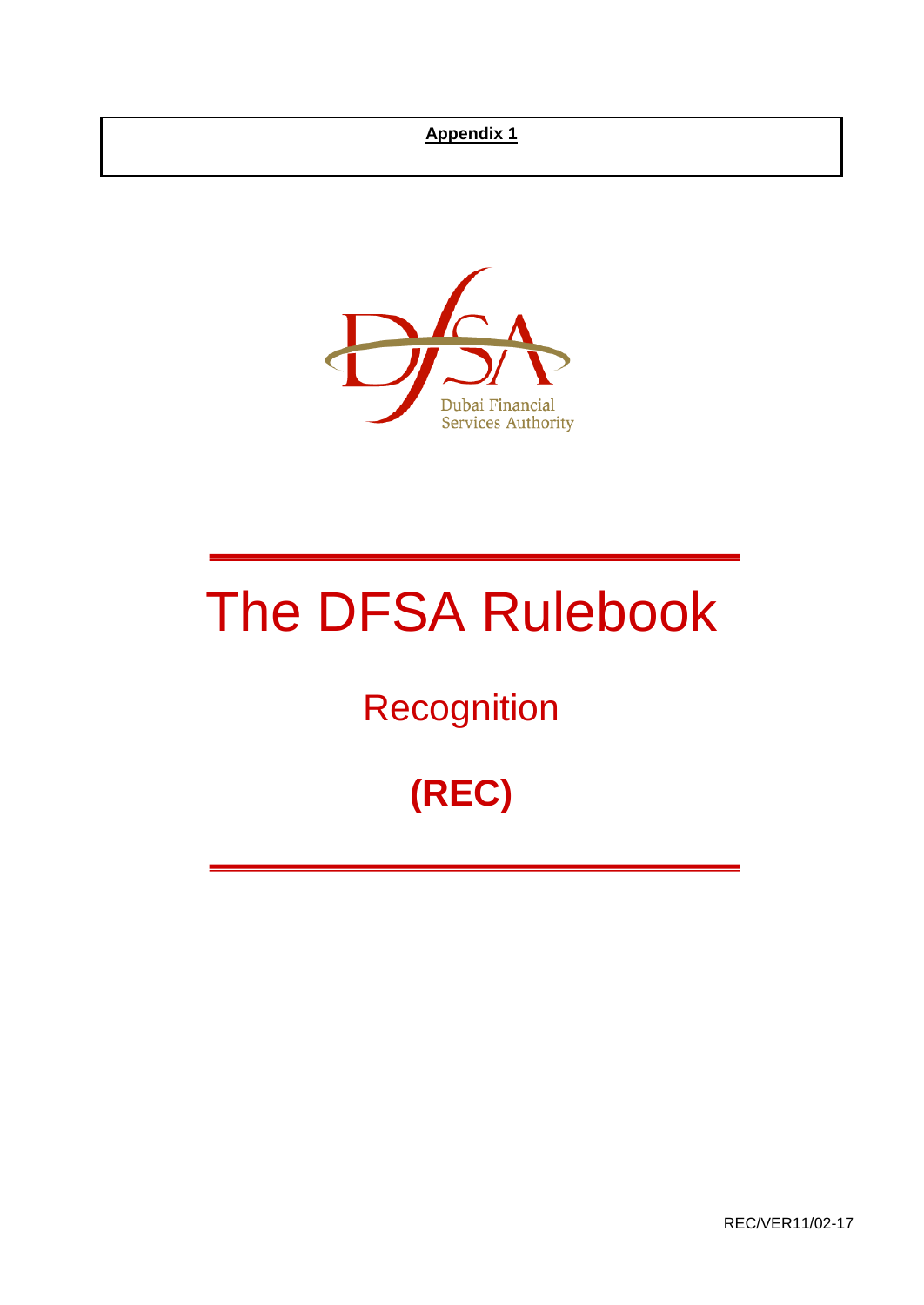

## **Contents**

The contents of this module are divided into the following chapters, sections and appendices:

| $\blacktriangleleft$                   | APPLICATION OF THE RECOGNITION MODULE1                                                                                                         |
|----------------------------------------|------------------------------------------------------------------------------------------------------------------------------------------------|
| 1.1                                    |                                                                                                                                                |
| $\overline{2}$                         | <b>ADMISSION TO THE LIST OF RECOGNISED PERSONS2</b>                                                                                            |
| 2.1<br>2.2<br>2.3<br>2.4<br>2.5        |                                                                                                                                                |
| 3                                      |                                                                                                                                                |
| 3.1<br>3.2<br>3.3<br>3.4<br>3.5<br>3.6 |                                                                                                                                                |
| $\overline{\mathbf{4}}$                | <b>REMOVAL FROM THE LIST OF RECOGNISED PERSONS9</b>                                                                                            |
| 4.1<br>4.2<br>4.3<br>4.4               | Removal from the list of Recognised Persons at the Recognised Body's<br>Removal from the list of Recognised Persons at the Recognised Member's |
| 5                                      |                                                                                                                                                |
| 5.1                                    |                                                                                                                                                |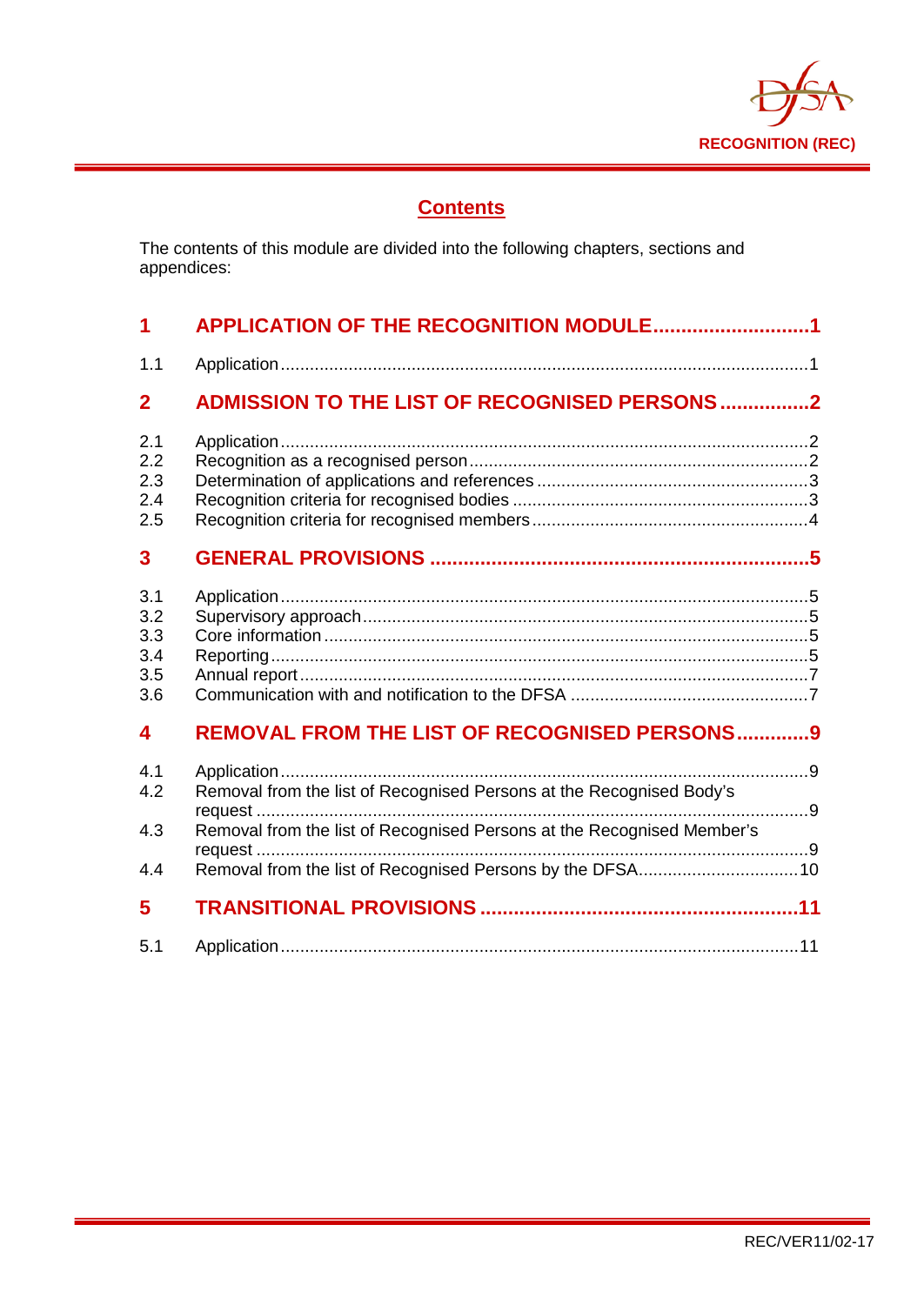

## <span id="page-2-0"></span>**1 APPLICATION OF THE RECOGNITION MODULE**

## <span id="page-2-1"></span>**1.1 Application**

**1.1.1** This module (REC) applies to every Recognised Person and to applicants for admission to the list of Recognised Persons under Part 3 of the Markets Law 2012.

#### **Guidance**

- 1. A Recognised Person is defined in Article 37(3) as a Recognised body or a Recognised Member. A Recognised Body and a Recognised Member are also defined in Article 37(3) as follows:
	- a. "recognised body" means a person which operates an exchange, clearing house or alternative trading system in a jurisdiction other than the DIFC which has been admitted to, and appears on, the list of recognised bodies maintained by the DFSA pursuant to this Article.
	- b. "recognised member" means a person located in a jurisdiction other than the DIFC which has been admitted to, and appears on, the list of recognised members maintained by the DFSA pursuant to this article.
- 2. References to Articles made in this module are references to Articles in the Markets Law 2012 ("the Law") unless otherwise stated.
- 3. This module is divided into three main chapters. Chapter 2 sets out the requirements for admission to the list of Recognised Persons, including the Recognition Criteria a Recognised Person must satisfy at the time of admission to the list of Recognised Persons and on a continuing basis. Chapter 3 sets out types of information a Recognised Person must provide the DFSA with on an ongoing basis, and in the case of a Recognised Body the information that must be included in its annual report to the DFSA. Chapter 4 sets out the process for a Recognised Person to request removal from the list of Recognised Persons, and also contains the requirements on the DFSA if it removes a Recognised Person from the list.
- 4. The following parts of the DFSA Rulebook also apply to Recognised Persons:

## **Module Applicable chapters**

| General (GEN)     | 1 and $6$    |
|-------------------|--------------|
| Enforcement (ENF) | All chapters |

5. The Regulatory Policy and Process Sourcebook (RPP) may also be relevant to Recognised Persons.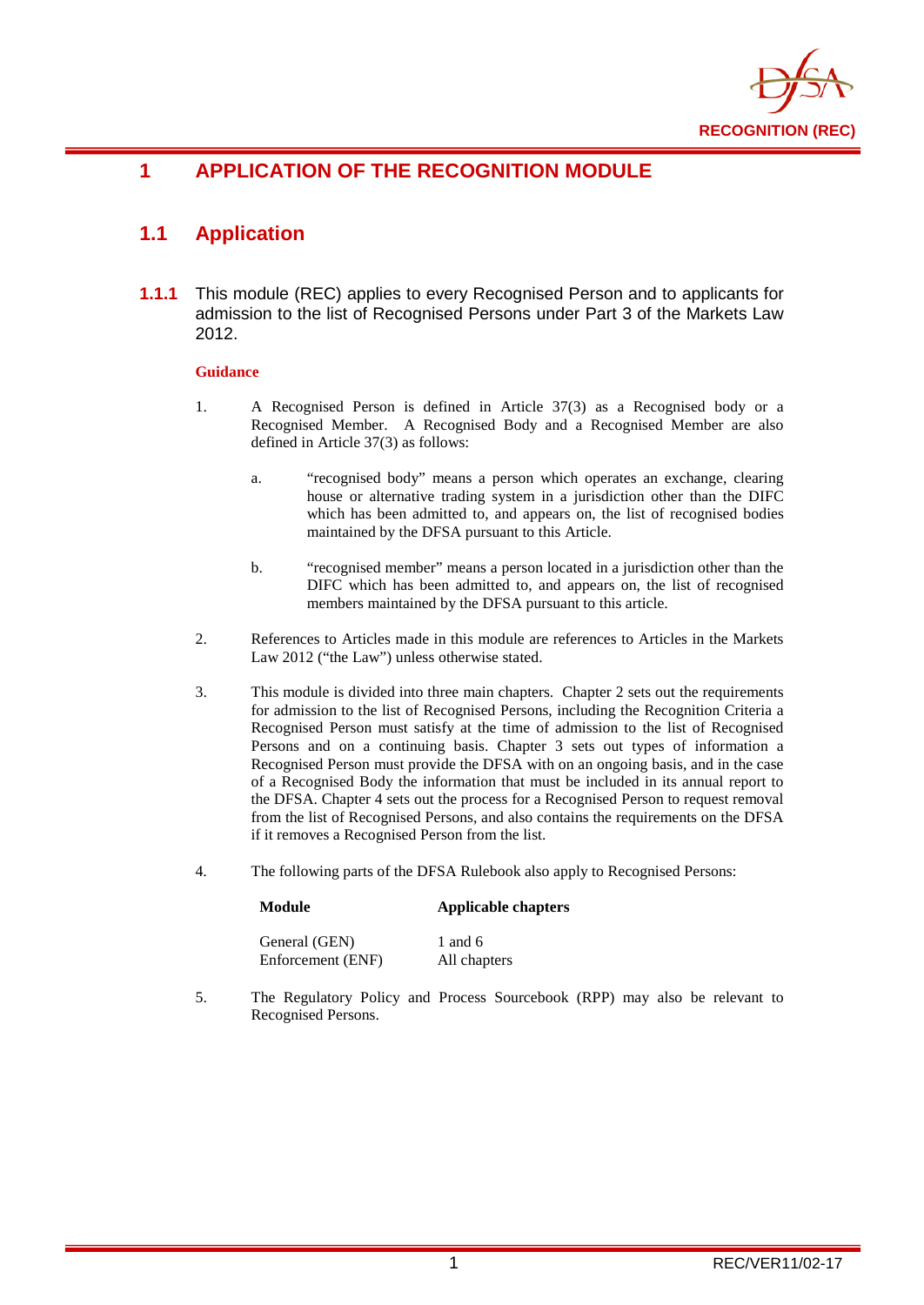

## <span id="page-3-0"></span>**2 ADMISSION TO THE LIST OF RECOGNISED PERSONS**

## <span id="page-3-1"></span>**2.1 Application**

**2.1.1** This chapter applies to every Recognised Person except to the extent that a provision provides for a narrower application.

#### <span id="page-3-2"></span>**2.2 Recognition as a recognised person**

#### **Guidance**

- 1. The DFSA may only admit a Person to its list of Recognised Persons if it appears to the DFSA that such Person satisfies and will continue to satisfy the Recognition Criteria.
- 2. An applicant, or potential applicant for Recognition is advised to contact the DFSA to discuss their application at the earliest possible opportunity prior to the submission of any written documentation.
- **2.2.1** An applicant to be a Recognised Person must submit a written application to the DFSA demonstrating how the applicant satisfies or intends to satisfy the relevant Recognition Criteria at the date of Recognition and on an ongoing basis.

#### **Guidance**

A written application should also set out the basic general information relating to an applicant for a Recognised Person, including:

- a. its name;
- b. any business name or trading name it intends to use in the DIFC, if different to (a);
- c. the address of its registered office and head office; and
- d. the name of the Authorised Market Institution or ATS Operator upon which it is applying for membership.
- **2.2.2** In assessing an application for Recognition the DFSA may:
	- (a) carry out any enquiries which it considers appropriate including enquiries independent of the applicant;
	- (b) require the applicant to submit such additional information as the DFSA may reasonably require;
	- (c) require any information submitted by the applicant to be verified in such manner as the DFSA may specify; and
	- (d) take into account any information which the DFSA considers appropriate in relation to the applicant.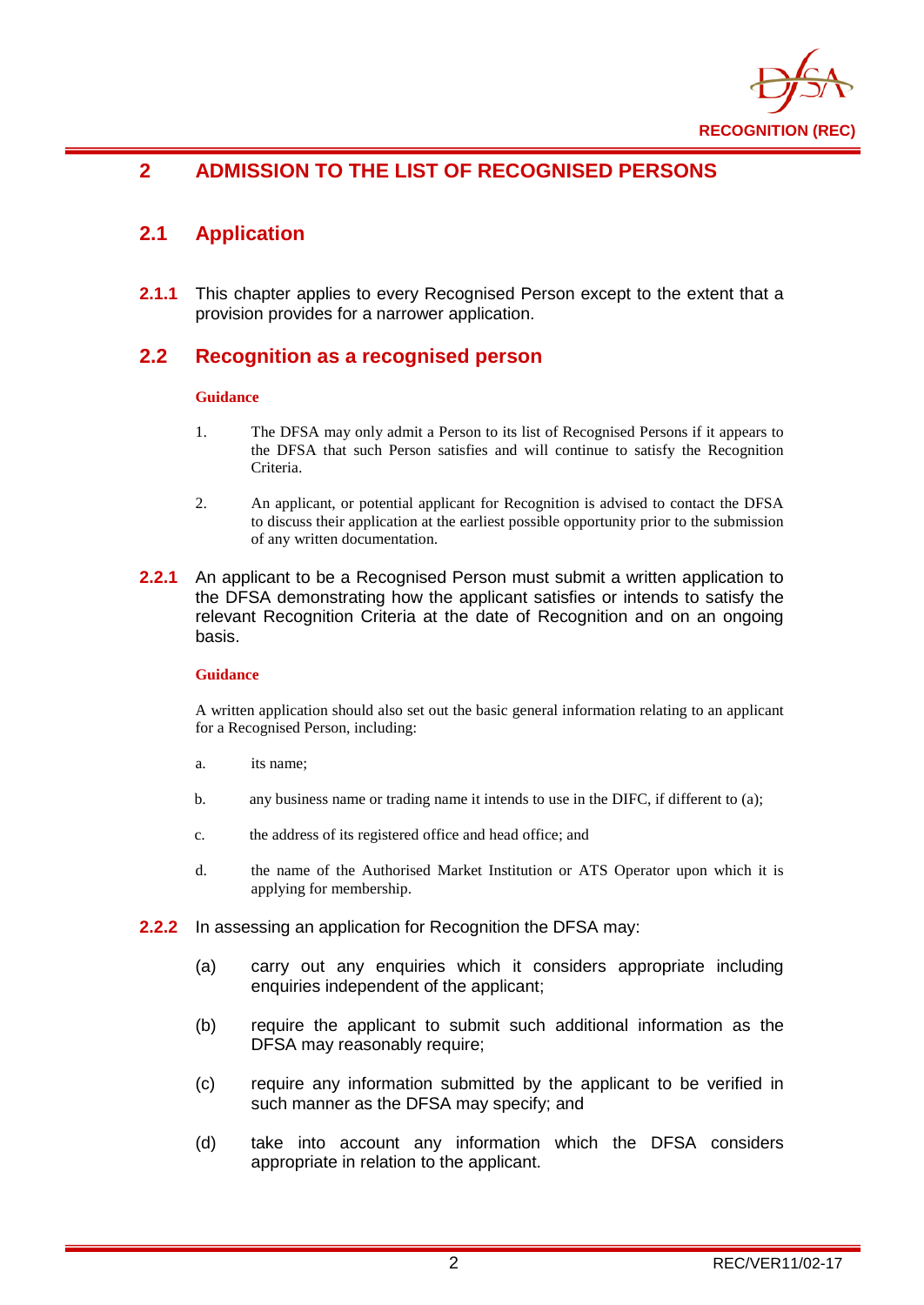

**2.2.3** If an applicant becomes aware of a material change in circumstances that is reasonably likely to be relevant to an application which is under consideration by the DFSA, it must inform the DFSA of the change in writing, without delay.

## <span id="page-4-0"></span>**2.3 Determination of applications and references**

#### **Guidance**

#### **Determination of applications**

1. Where the DFSA recognises a Person pursuant to Article 37 of the Law, it will include such person in its list of Recognised Persons.

#### **References**

- 2. If the DFSA proposes to refuse an application for Recognition it is required under Article 37(9) of the Law to comply with the procedures in schedule 3 to the Regulatory Law.
- 3. If the DFSA decides to refuse an application for Recognition, the applicant may refer the matter to the FMT for review under Article 37(10) of the Law.
- 4. Under Article 29 of the Regulatory Law, a Person who commences a reference to the FMT, must do so within 30 days of the notification of the relevant decision.
- 5. The form of submission that a reference must take is specified in the rules of procedures of the FMT.

#### <span id="page-4-1"></span>**2.4 Recognition criteria for recognised bodies**

- **2.4.1** For the purposes of Article 37(6) of the Law the Recognition Criteria for a Recognised Body are that:
	- (a) it is licensed or otherwise authorised to operate an exchange, clearing house or alternative trading system in a jurisdiction acceptable to the DFSA;
	- (b) it is regulated by a Financial Services Regulator to a standard satisfactory to the DFSA;
	- (c) the law and practice under which the Recognised Body is licensed or otherwise authorised is broadly equivalent to the DFSA's regulatory regime as it applies to a DIFC Exchange;
	- (d) adequate arrangements exist, or will exist for co-operation between the DFSA and the Financial Services Regulator responsible for the Recognised Body's licensing and regulation.
	- (e) it has its head and registered offices outside of the DIFC; and
	- (f) it operates to a standard which would reasonably satisfy the Licensing Requirements for Authorised Market Institutions set out in AMI.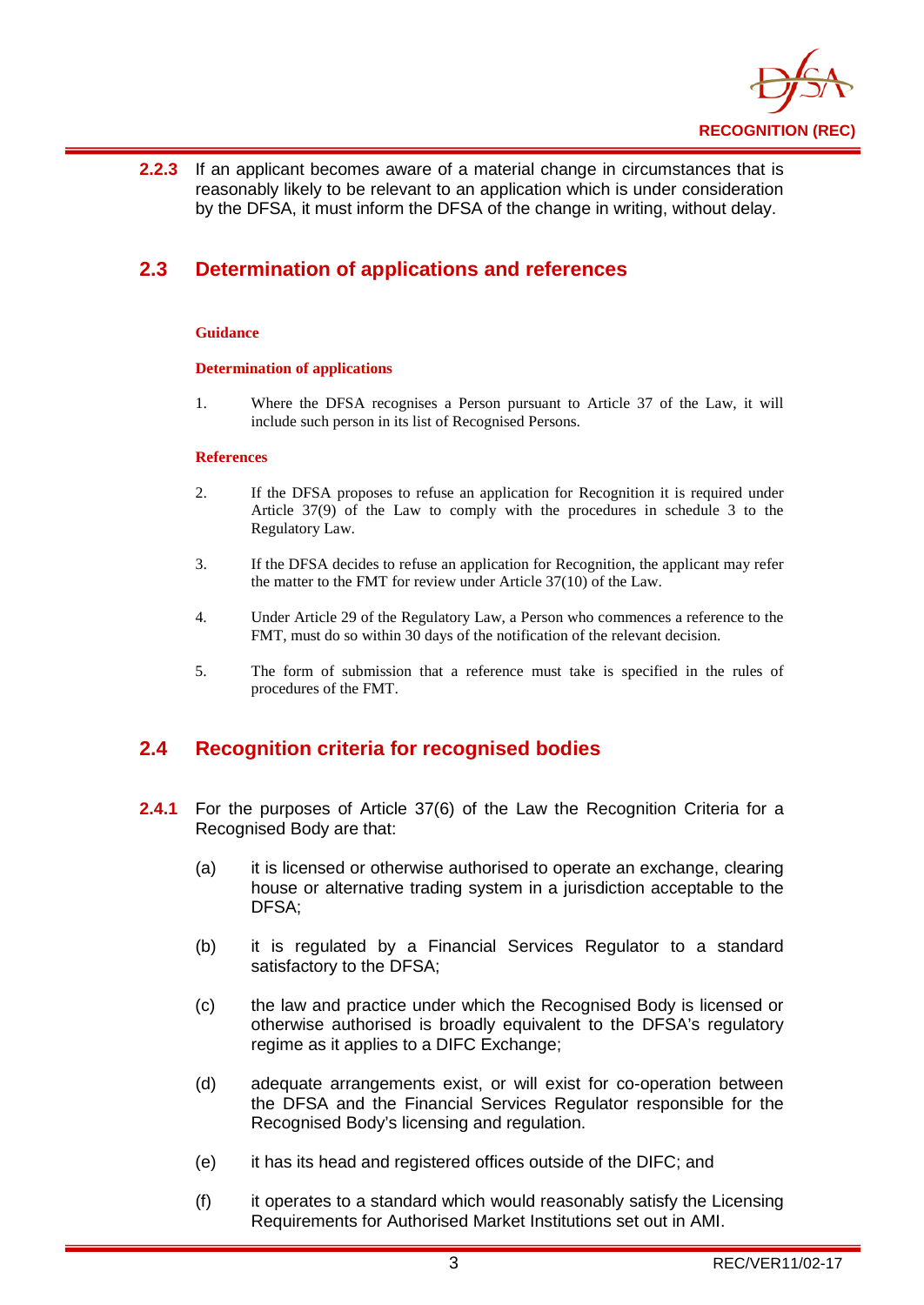

#### <span id="page-5-0"></span>**2.5 Recognition criteria for recognised members**

- **2.5.1** For the purposes of Article 37(6) of the Law the Recognition Criteria for a Recognised Member are that:
	- (a) it is licensed or otherwise authorised to trade on or use the facilities of an exchange, clearing house or alternative trading system in a jurisdiction acceptable to the DFSA;
	- (b) it is regulated in respect of the trading in (a) by a Financial Services Regulator to a standard satisfactory to the DFSA;
	- (c) the law and practice under which the Recognised Member is licensed or otherwise authorised is broadly equivalent to the DFSA's regulatory regime as it applies to a DIFC Member;
	- (d) adequate arrangements exist, or will exist for co-operation between the DFSA and the Financial Services Regulator responsible for the Recognised Member's licensing and regulation.
	- (e) when using the facilities of an exchange, clearing house or alternative trading system in the DIFC, it does not exceed the scope of the activities it is licensed to carry on by its Financial Services Regulator;
	- (f) subject to 2.5.2, it carries on business in a jurisdiction other than the DIFC and has its head and registered offices outside of the DIFC; and
	- (g) subject to 2.5.3, when dealing on an Exchange or Alternative Trading System in the DIFC, it does so only for:
		- (i) non-DIFC customers; or
		- (ii) DIFC customers for whom it deals as a result of an unsolicited request for execution-only services.
- **2.5.2** Rule 2.5.1(e) does not prevent a Recognised Member which has a Branch which is an Authorised Firm from carrying on a Financial Service in or from the DIFC through such Branch.
- **2.5.3** Rule 2.5.1(g) does not apply to:
	- (a) a Recognised Member which is licensed and supervised by a Financial Services Regulator in the UAE; and
	- (b) a Recognised Member which has a Branch which is an Authorised Firm.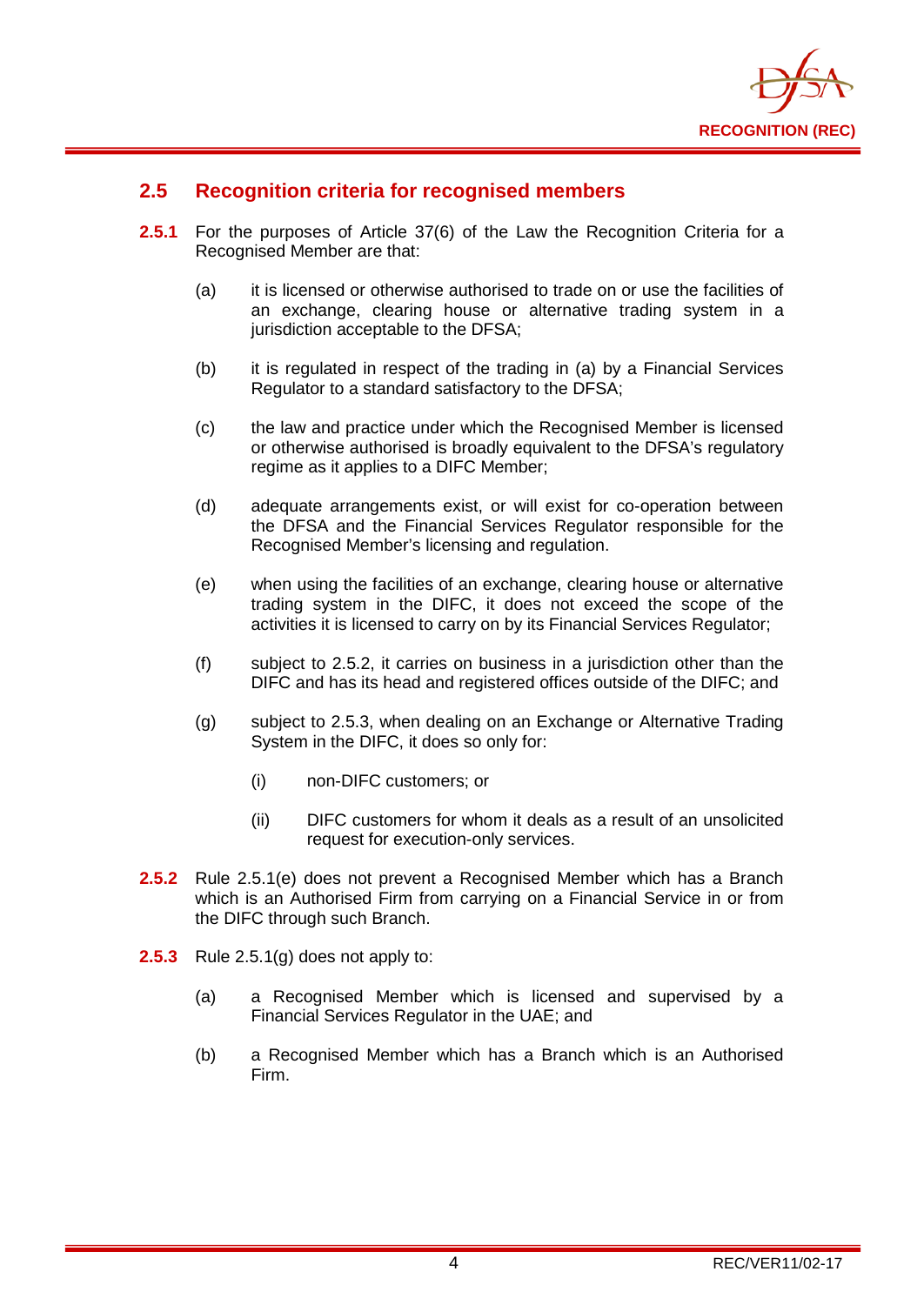

#### <span id="page-6-0"></span>**3 GENERAL PROVISIONS**

### <span id="page-6-1"></span>**3.1 Application**

**3.1.1** This chapter applies to every Recognised Person except to the extent that a provision provides for a narrower application.

#### <span id="page-6-2"></span>**3.2 Supervisory approach**

#### **Guidance**

The DFSA will rely upon a Recognised Person's lead Financial Services Regulator to supervise a Recognised Person. The focus of DFSA's interest will be on the DIFC and on those activities of the Recognised Person that may impact the DIFC.

#### <span id="page-6-3"></span>**3.3 Core information**

- **3.3.1** A Recognised Person must provide the DFSA with reasonable advance notice of a change in:
	- (a) its name;
	- (b) any business name or trading name it uses in the DIFC, if different to (a); or
	- (c) the address of its registered office or head office in its home jurisdiction.

#### <span id="page-6-4"></span>**3.4 Reporting**

- **3.4.1** A Recognised Body must notify the DFSA immediately upon the granting, modification, variation, withdrawal or refusal of any application for, or revocation of, licensing, recognition or authorisation:
	- (a) in the jurisdiction in which the Recognised Body has its head office or principal business; and
	- (b) in any other jurisdiction to the extent that the relevant licensing, recognition or authorisation relates to operating an exchange, clearing house or alternative trading system.
- **3.4.2** A Recognised Person must notify the DFSA immediately upon the granting, modification, variation, withdrawal or refusal of an application for, or revocation of membership of an exchange, clearing house or alternative trading system, including membership of an Authorised Market Institution.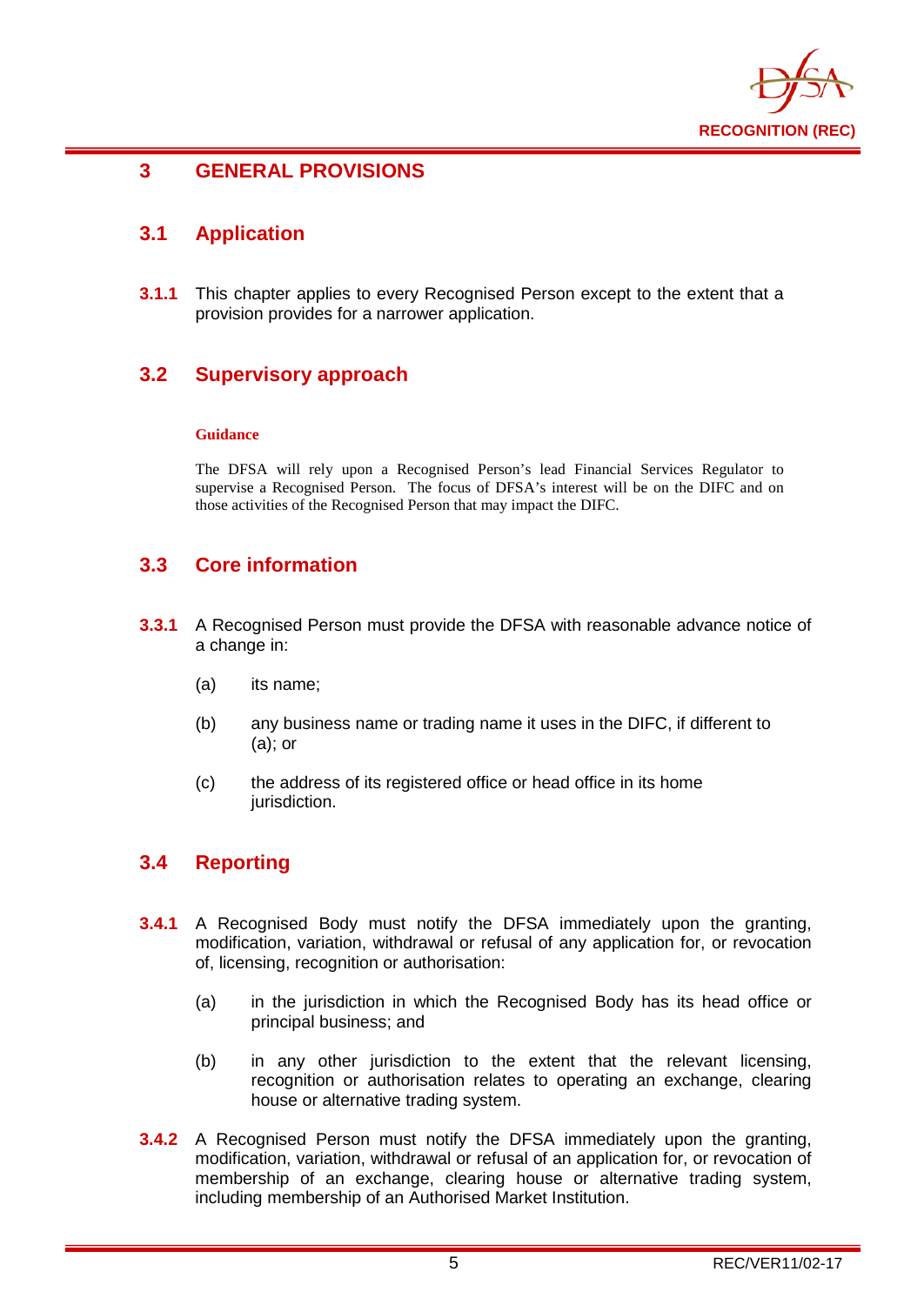

- **3.4.3** A Recognised Person must provide the DFSA with a copy of any information provided to any Financial Services Regulator to which the Recognised Person is subject and which is relevant to its status as a Recognised Person.
- **3.4.4** Notwithstanding Rules 3.4.1 to 3.4.3, a Recognised Person must notify the DFSA as soon as possible of:
	- (a) anything which causes or may cause it to fail to satisfy the Recognition Criteria;
	- (b) it becoming aware that a Financial Services Regulator has started an investigation into the affairs of the Recognised Person;
	- (c) the appointment of inspectors, howsoever named, by a Financial Services Regulator to investigate or manage the affairs of the Recognised Person;
	- (d) the imposition of disciplinary measures or disciplinary sanctions on the Recognised Person by any Financial Services Regulator; or
	- (e) any significant event or anything else relating to the Recognised Person of which the DFSA would reasonably expect to be notified.

#### **Guidance**

- 1. The DFSA does not require notification from a Recognised Person, for the purposes of Rule 3.4.2(b) or (c), where the activities of the Financial Services Regulator are part of a routine or regular inspection or audit of the affairs of the Recognised Person.
- 2. Events which may cause a Recognised Person to be unable to meet the Recognition Criteria include significant changes to any relevant laws or regulations in its home jurisdiction, which:
	- a. govern exchanges, clearing houses or alternative trading systems;
	- b. are designed to prevent market abuse or money laundering;
	- c. affect the ability of a Recognised Body to seek information from its users;
	- d. affect the ability of a Recognised Person to provide information to the DFSA; or
	- e. requires significant changes to a Recognised Body's organisation, structure or practices.

#### **Suspected Market Abuse**

- **3.4.5** (1) A Recognised Member must notify the DFSA immediately if it:
	- (a) receives an order from a Client, or arranges or executes a transaction with or for a Client; and
	- (b) has reasonable grounds to suspect that the order or transaction may constitute Market Abuse.
	- (2) The notification under (1) must specify:
		- (a) sufficient details of the order or transaction; and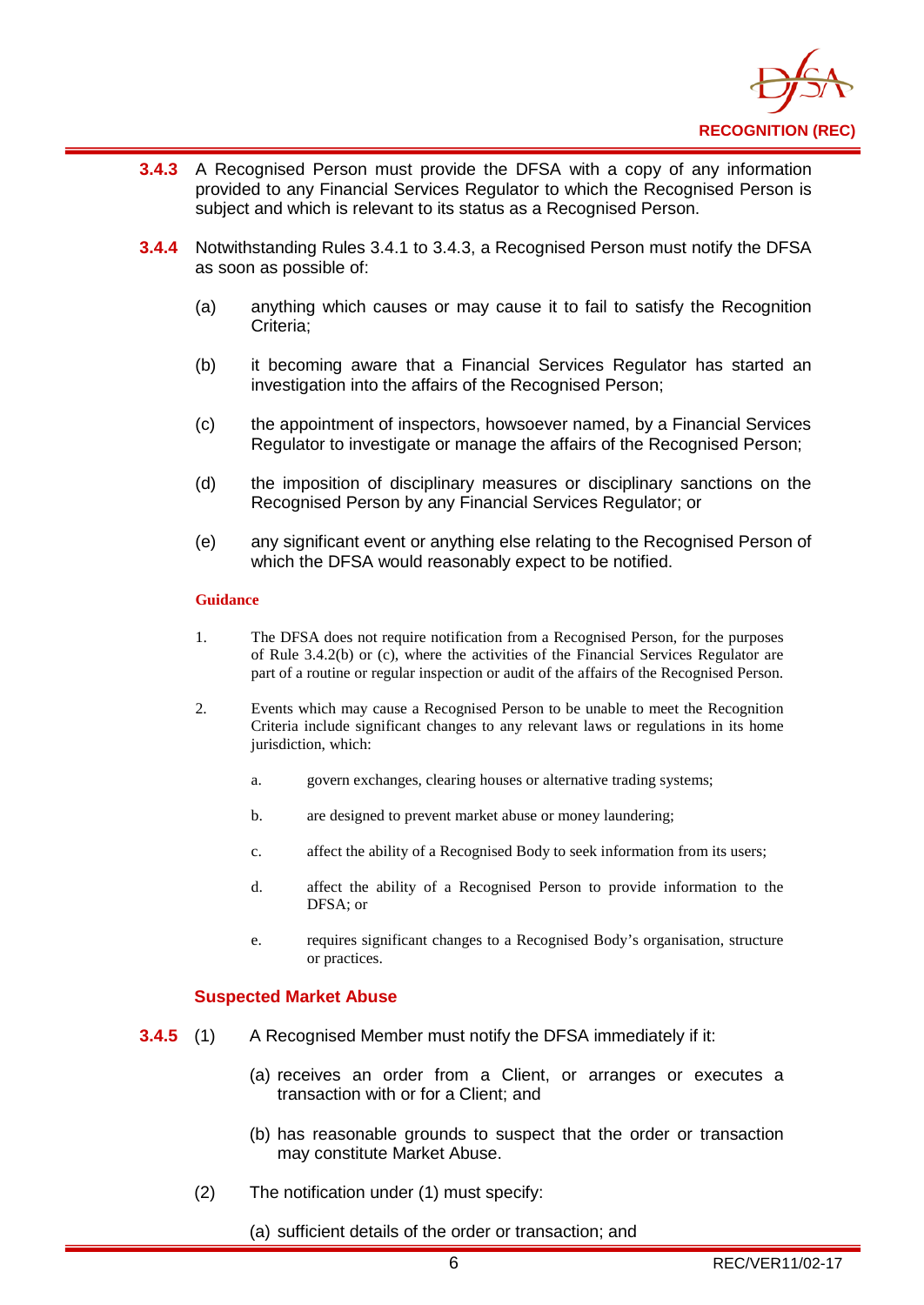

- (b) the reasons for the Recognised Member suspecting that the order or transaction may constitute Market Abuse.
- (3) A Recognised Member must not inform the Client, or any other Person involved in the order or transaction, of a notification under this Rule.

#### **Guidance**

- 1. Recognised Members should note that conduct which occurs outside the DIFC is only Market Abuse under Part 6 of the Markets Law (and therefore subject to the notification requirement in Rule 3.4.5) if it affects DIFC markets or users of DIFC markets.
- 2. Further Guidance on the requirement to notify the DFSA of suspected Market Abuse can be found after GEN Rule 11.10.12A (the equivalent requirement for an Authorised Firm).

#### <span id="page-8-0"></span>**3.5 Annual report**

- **3.5.1** A Recognised Body must submit to the DFSA an annual report in accordance with Rule 3.5.2 within four months of its financial year end.
- **3.5.2** A Recognised Body's annual report must include:
	- (a) a copy of its annual report and accounts, including any consolidated annual report and accounts of any Group of which the Recognised Body is a member;
	- (b) notwithstanding Rule 3.4.4(a), confirmation that the Recognised Body has satisfied the Recognition Criteria throughout the previous 12 months and is continuing to satisfy the Recognition Criteria; and
	- (c) if the Recognised Body has not satisfied the Recognition Criteria in any respect, an explanation of why the Recognised Body failed to satisfy the Recognition Criteria and what actions it is taking to satisfy the Recognition Criteria.

#### **Guidance**

The annual report may be submitted to the DFSA in either hard copy or electronic form.

- **3.5.3** (1) If a Recognised Body fails to submit its annual report to the DFSA within the period specified in Rule 3.5.1, or submits an annual report that does not include all of the information required under Rule 3.5.2, such failure to submit a duly completed report incurs a late submission fee of \$1,000.
	- (2) Nothing in this Rule limits the right of the DFSA to take any other action.

#### <span id="page-8-1"></span>**3.6 Communication with and notification to the DFSA**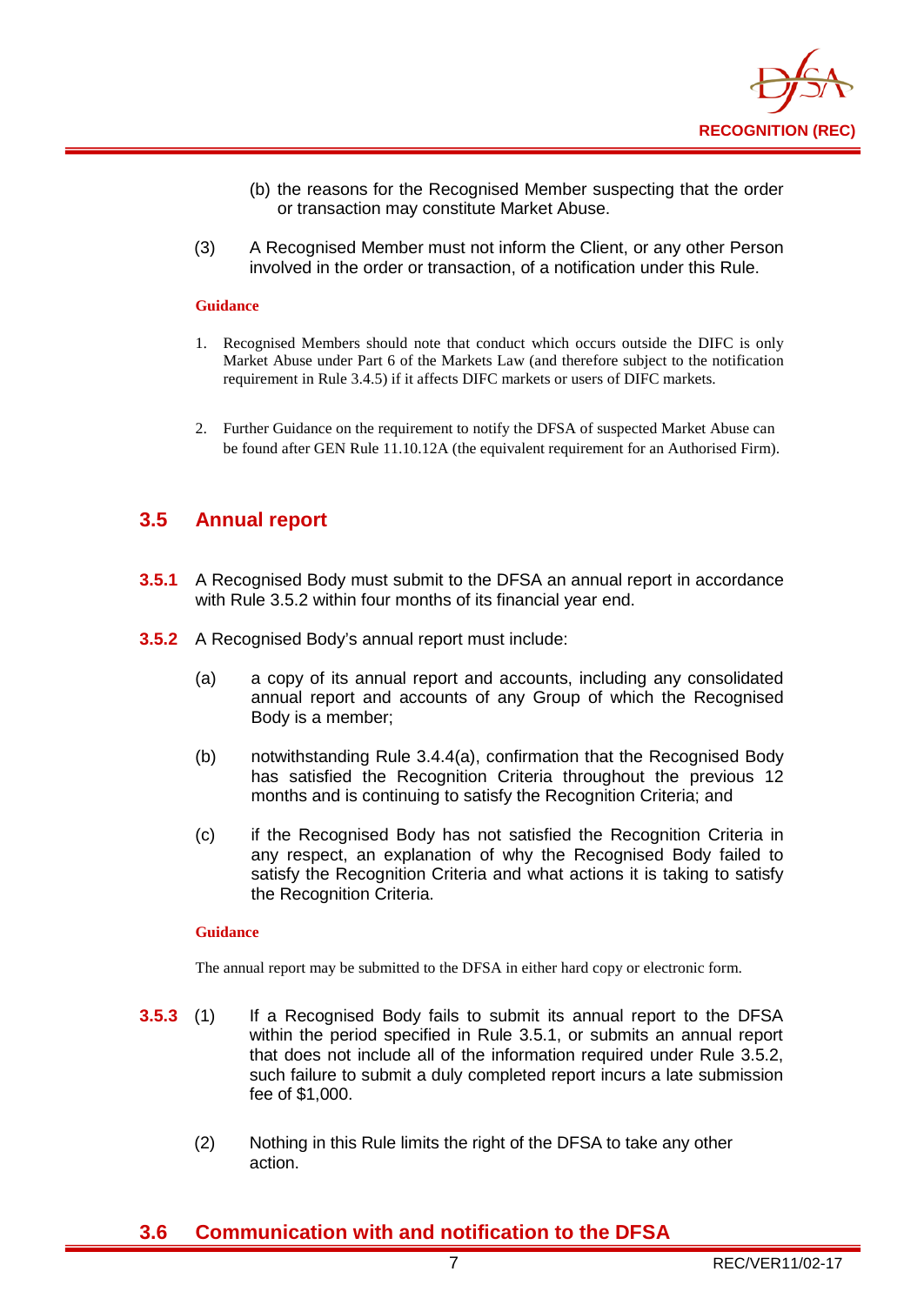

**3.6.1** A Recognised Person must deal with the DFSA in an open and co-operative manner.

#### **Guidance**

GEN section 6.10 sets out Rules about how information is to be provided to the DFSA.

**3.6.2** A Recognised Person must ensure that any communication with the DFSA is conducted in the English language.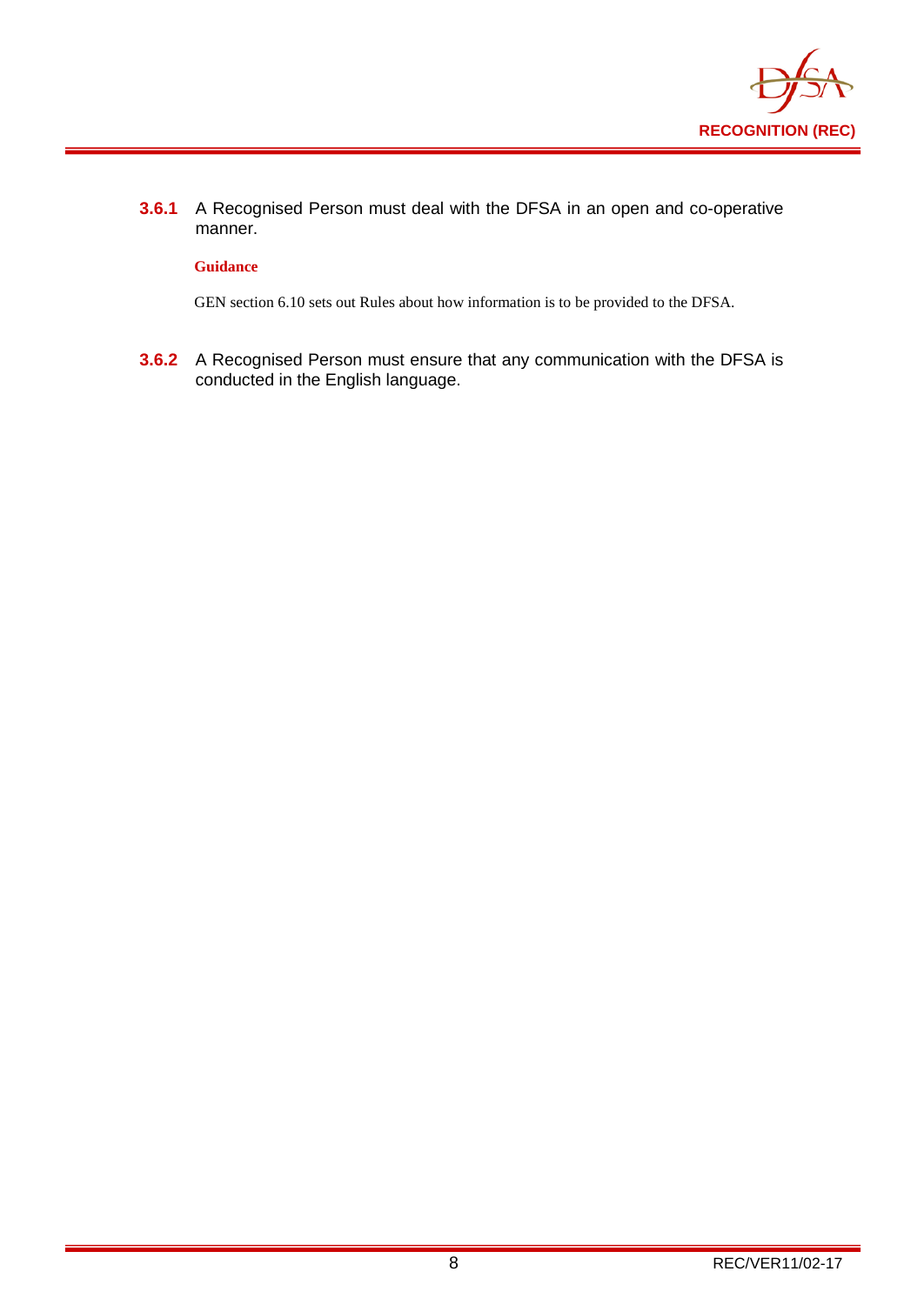

## <span id="page-10-0"></span>**4 REMOVAL FROM THE LIST OF RECOGNISED PERSONS**

### <span id="page-10-1"></span>**4.1 Application**

**4.1.1** This chapter applies to every Recognised Person except to the extent that a provision provides for a narrower application.

#### <span id="page-10-2"></span>**4.2 Removal from the list of Recognised Persons at the Recognised Body's request**

- **4.2.1** A Recognised Body which requests to have its name removed from the list of Recognised Persons must submit such request in writing stating:
	- (a) the reasons for the request;
	- (b) that it has ceased or will cease to offer access to its facilities to Persons located in the DIFC;
	- (c) the date on which it ceased or will cease to offer access to its facilities to Persons located in the DIFC; and
	- (e) that it has discharged, or will discharge, all obligations owed to Persons located in the DIFC.

#### <span id="page-10-3"></span>**4.3 Removal from the list of Recognised Persons at the Recognised Member's request**

- **4.3.1** If a Recognised Member wishes to have its name removed from the list of Recognised Persons it must submit a request in writing stating:
	- (a) the reasons for the request;
	- (b) that it is no longer a Member of an Authorised Market Institution or will no longer be a Member of Authorised Market Institution;
	- (c) the date on which its membership was terminated or will be terminated; and
	- (d) that it has discharged, or will discharge, all obligations owed to any Person in the DIFC which have arisen as a result of its recognised status.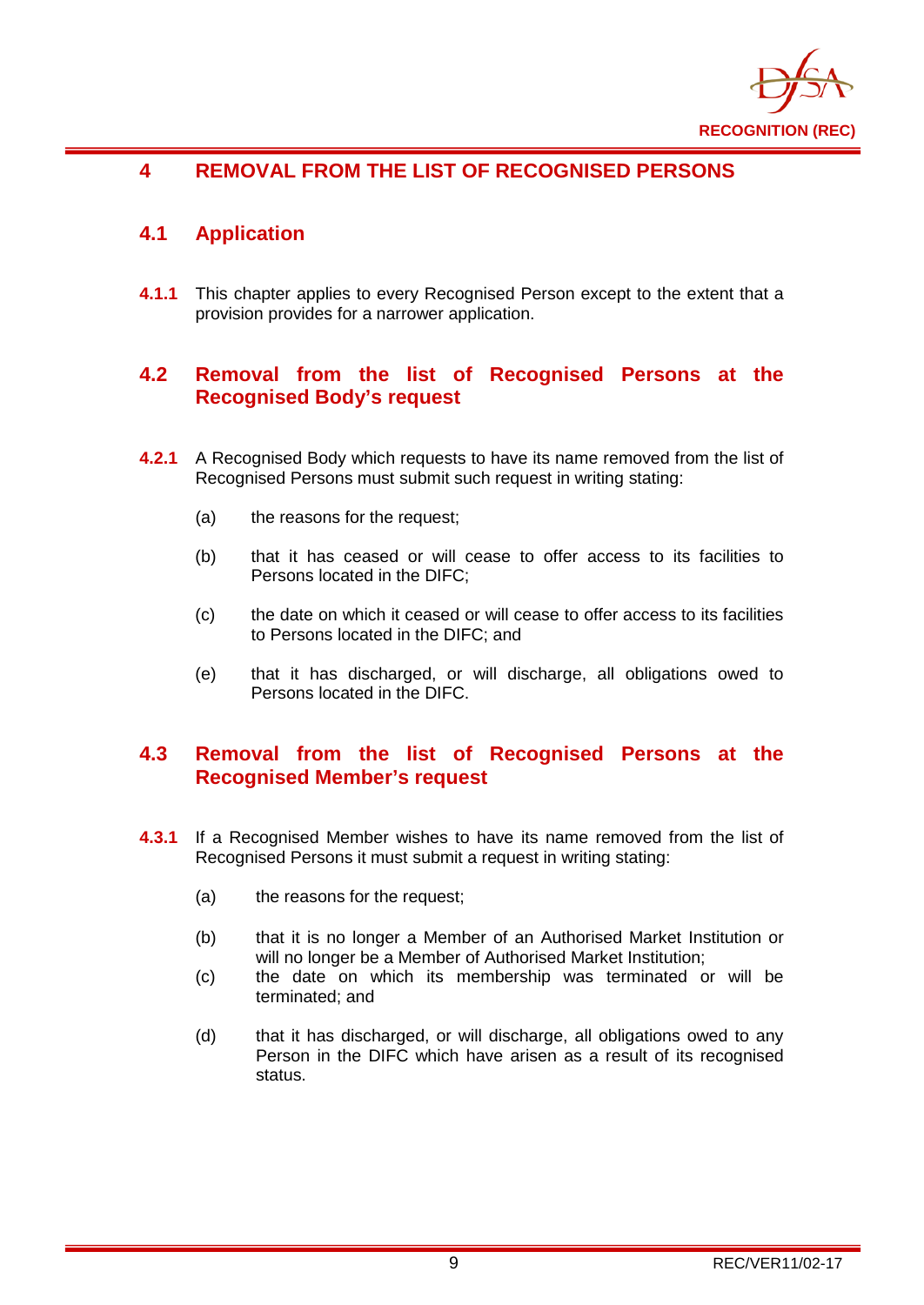

## <span id="page-11-0"></span>**4.4 Removal from the list of Recognised Persons by the DFSA**

#### **Guidance**

- 1. Where, pursuant to Article 37(7) of the Law, the DFSA removes a Person from its list of Recognised Persons, the DFSA will generally only do so if:
	- a. the Recognised Person is in breach of, or has otherwise been in breach of, the Law or Rules or other legislation administered by the DFSA;
	- b. the Recognised Person is failing, has failed, or is likely to fail, to satisfy the Recognition Criteria;
	- c. the Recognised Person requests to have its name removed from the list of Recognised Persons; or
	- d. the DFSA considers that the exercise of the power is otherwise necessary or desirable in the pursuit of its objectives.
- 2. For the avoidance of doubt, the DFSA may remove a Person from the list of Recognised Persons in circumstances where such Person continues to meet the Recognition Criteria. This may include where the DFSA considers it necessary or desirable in the pursuit of its objectives to prevent damage to the reputation of the DIFC or to protect direct or indirect users of the financial services industry in the DIFC.
- 3. If the DFSA proposes to remove a Person from its list of Recognised Persons, it is required under Article 37(9) of the Law to comply with the procedures in Schedule 3 to the Regulatory Law.
- 4. If the DFSA decides to remove a Person from its list of Recognised Persons, the Person may refer the matter to the FMT for review.